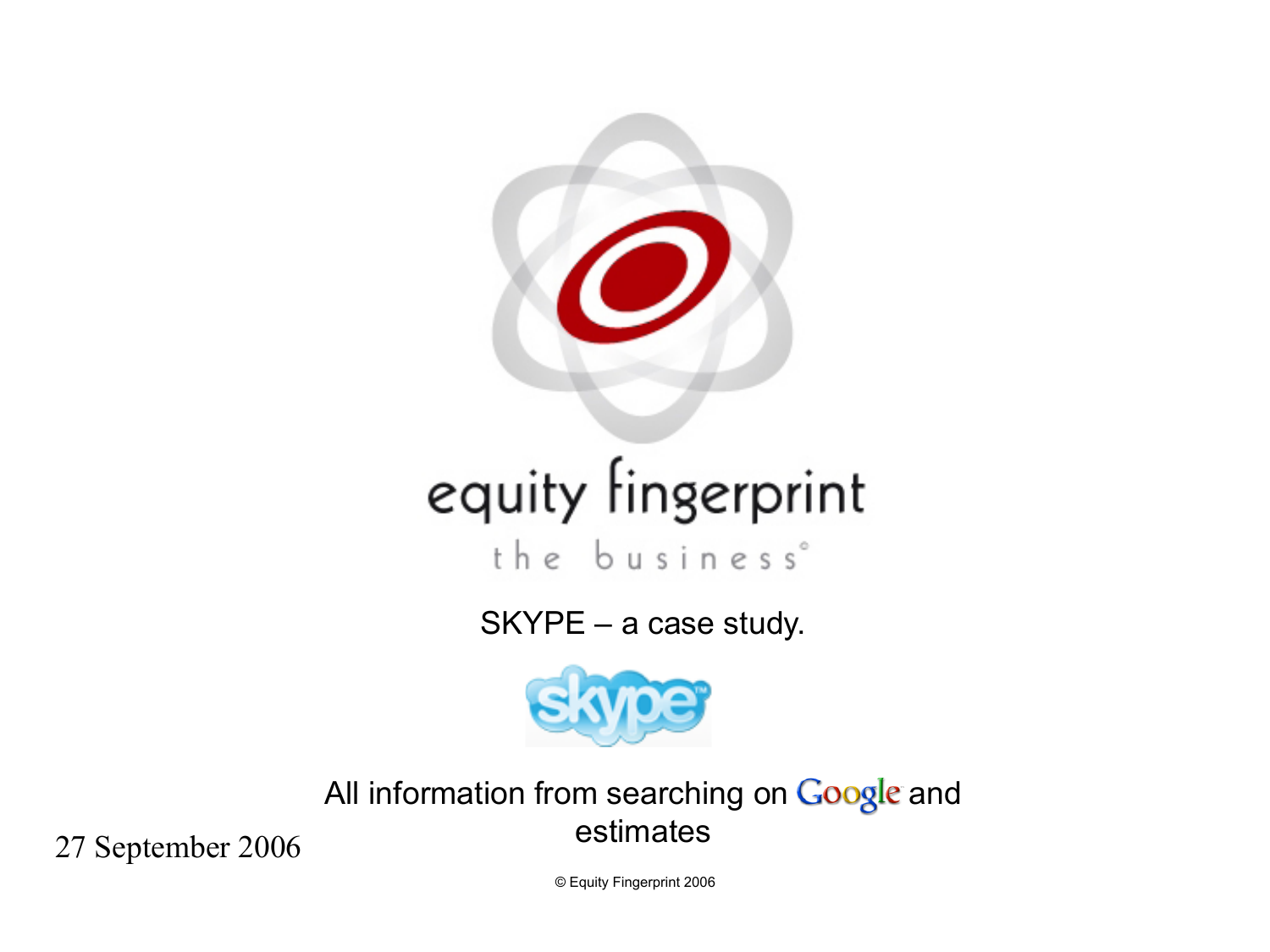

The beginnings…



- Saype was started in 2002 by the founders of Kazaa:
	- Nikalas Zennstrom (37 yrs) – James Friis (27 yrs)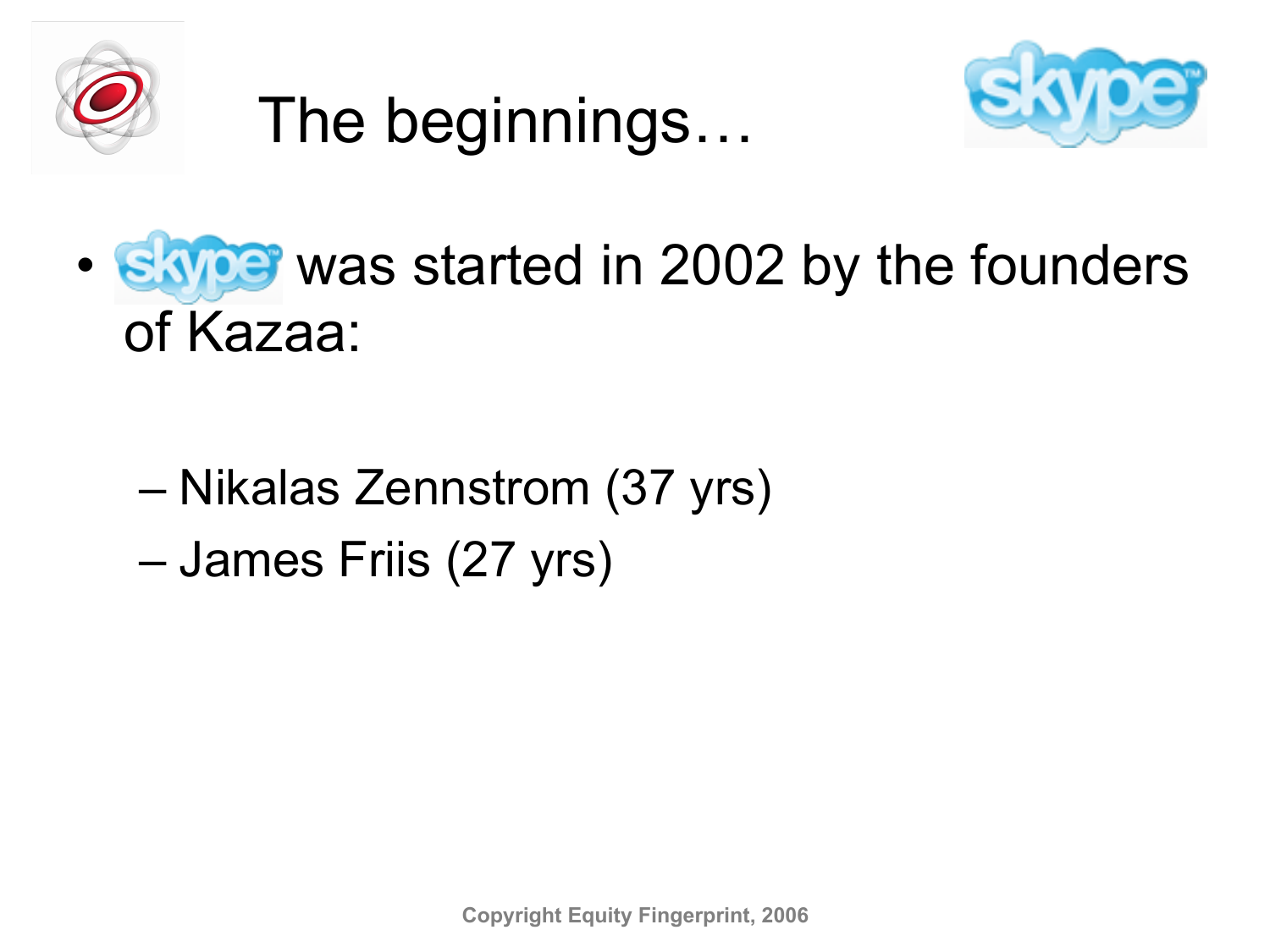





• Kazaa was founded in 2000: A file sharing program.

• 315 million downloads

"most downloaded program in the world in 2003"

- Had problems with music industry due to piracy.
- Global free market for music, video and  $D^{***}n$ .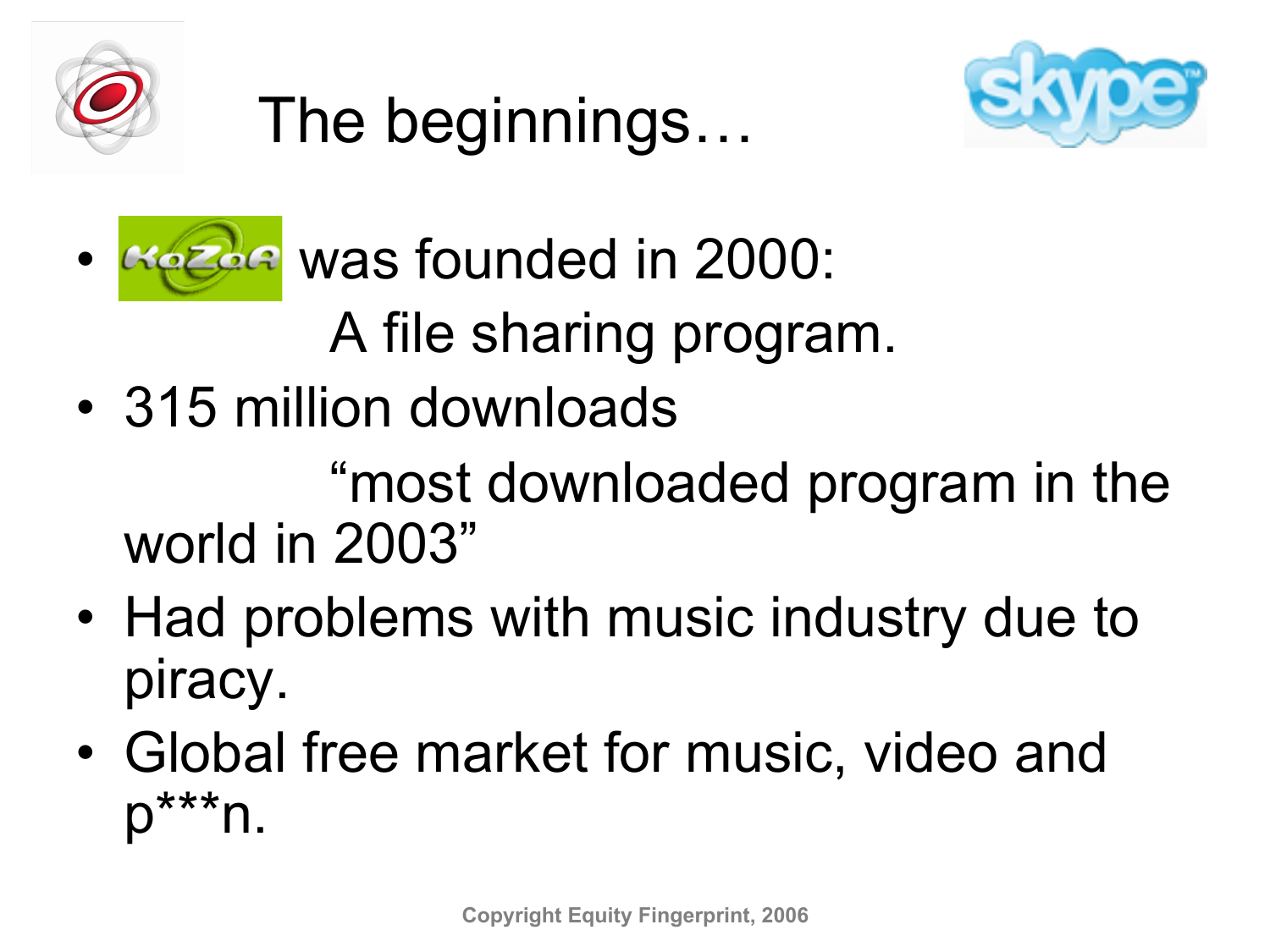



• 2002 \$2M 3 Angels + Tom Draper Angel round Draper Investment Co. (VC)

• 2004 \$18M Draper Fisher Jurvetson VC round Bessemer Venture Partners Index Ventures Mangrove Capital Partners **All VCs**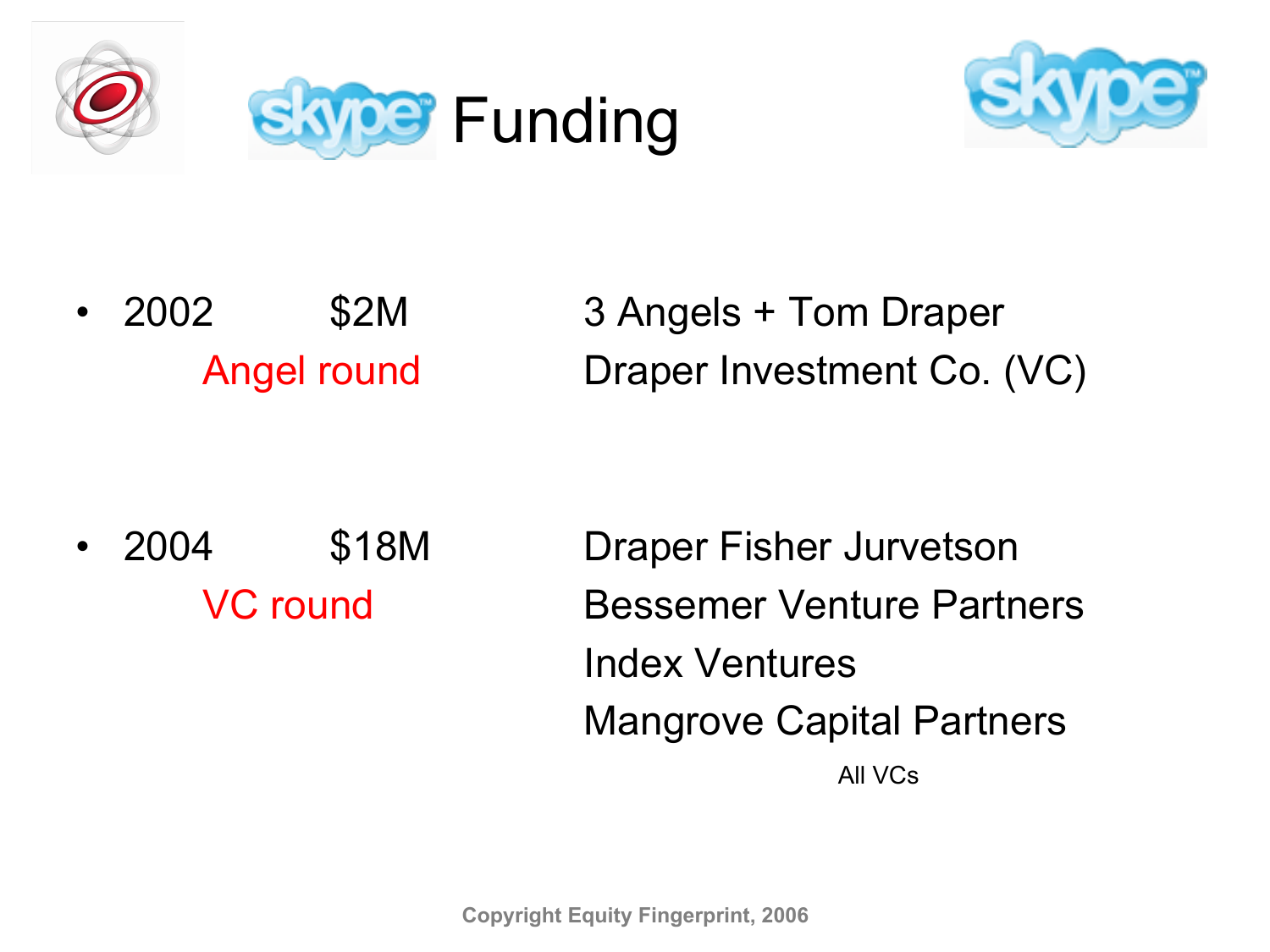



- Easy install
- Easy use (5 minutes after installation)
- No firewall issues
- Reliable connection
- "Worked 100x better than anything else we had seen" – Rob Stavis of Bessemer.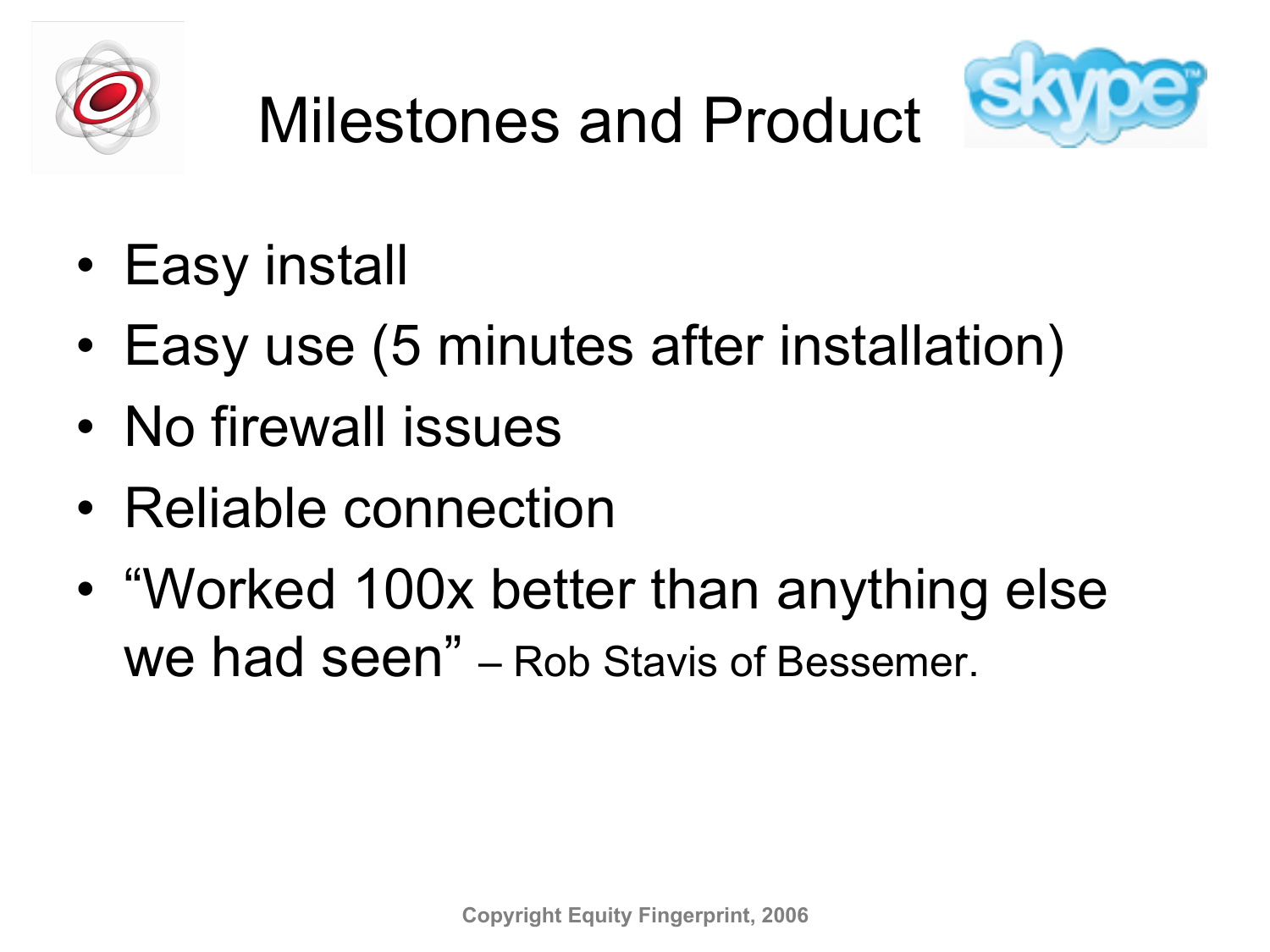



- **Money**
- Charging for
	- Voicemail
	- Connection to a landline
	- Reselling arrangement with ISPs

## Multibillion \$\$\$ potential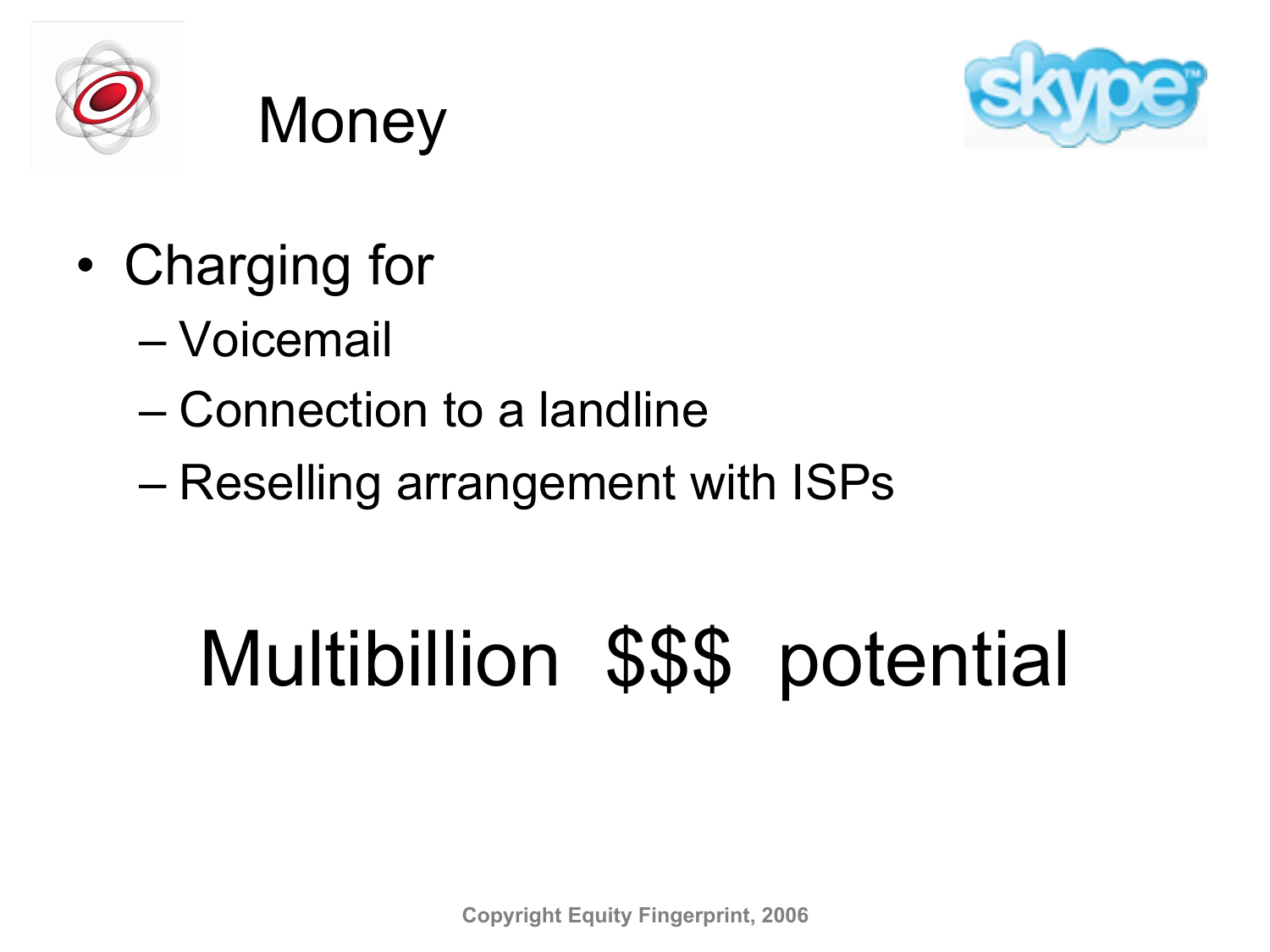

## Making the EF - Data



• The Economist – "Giving Ideas Wings"

16th September, 2006

- "The earliest investors *(i.e. from angel round)* saw a huge return, 350 times or so, on their estimated \$2 M investment."
- VC's return 40x on 18 M investment.

(Estimate - PSB)

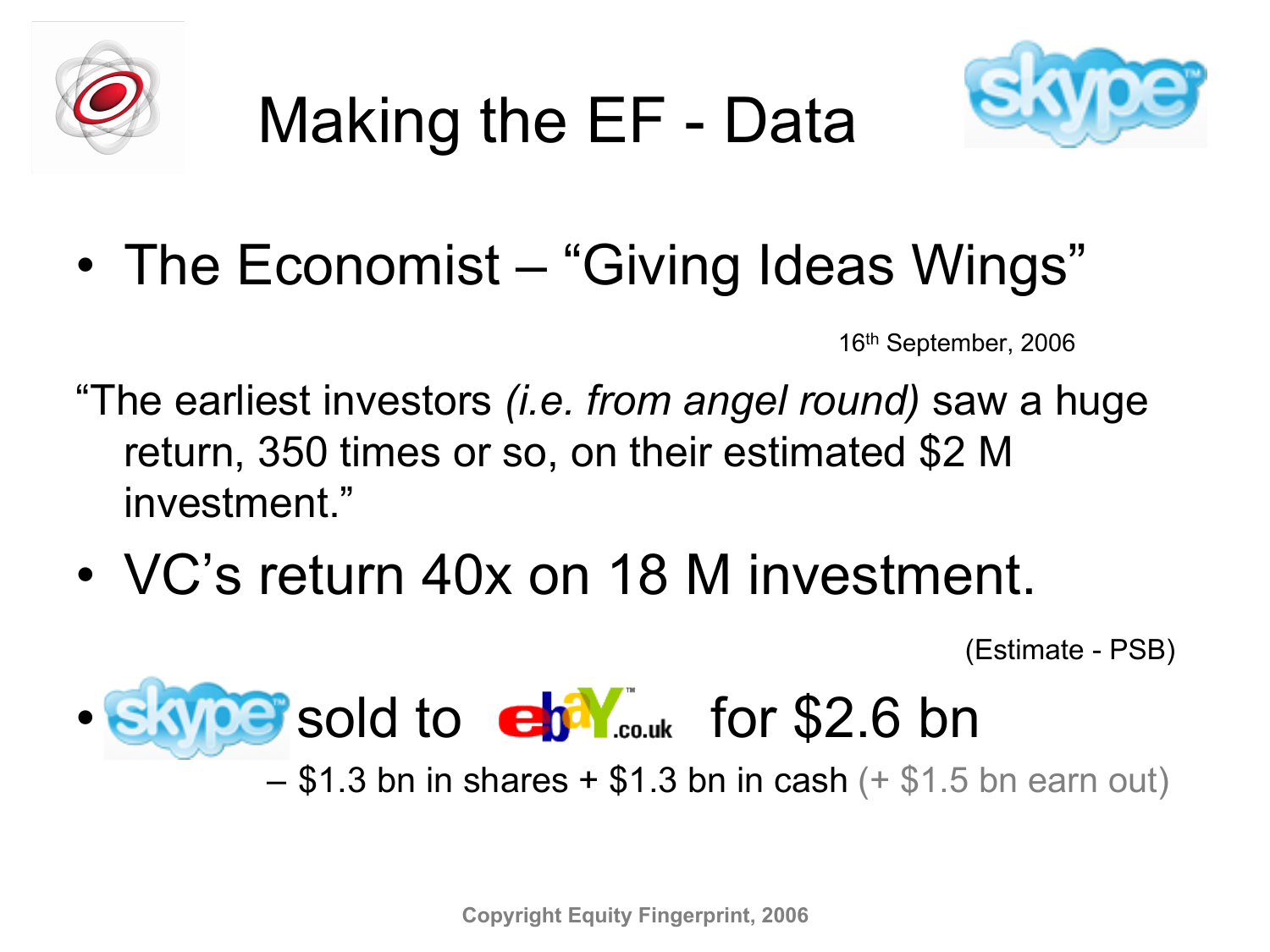

## Making the EF



• Final equity: Buy-out value \$2,600 M Less: Angels (\$2 M x 350)\$700 M  $VCs$  (\$18 M x 40) \$720 M So: Founders + team \$1,180 M

Approx.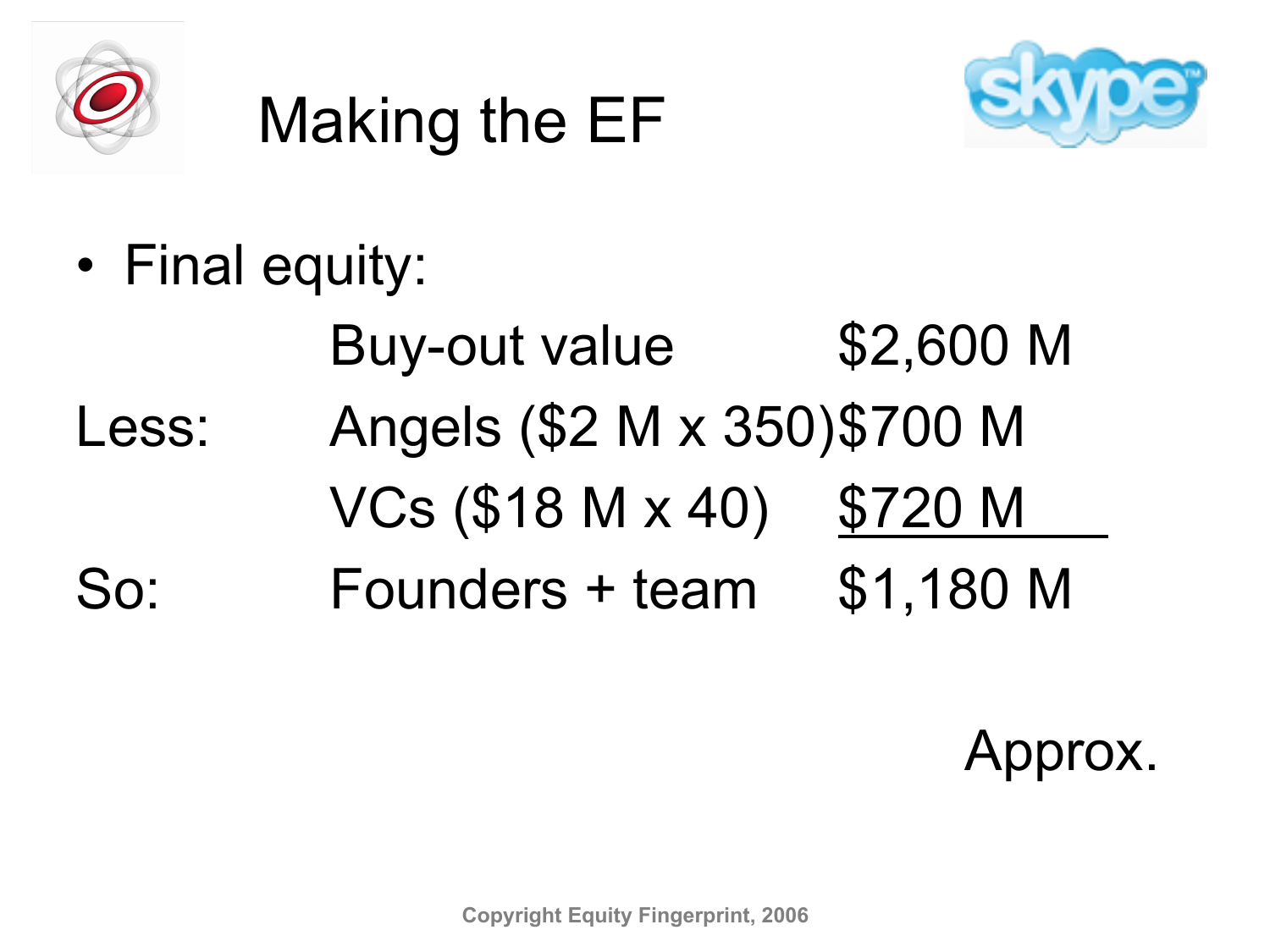

## Equity split



|                           | Control                 | Percentage ownership |                      |         |  |
|---------------------------|-------------------------|----------------------|----------------------|---------|--|
|                           | of equity<br>(millions) | At buy-out $ $       | After angel<br>round | initial |  |
| <b>Founders</b><br>+ team | \$1,180                 | 45 %                 |                      |         |  |
| Angels                    | \$700                   | 27%                  |                      |         |  |
| <b>VCs</b>                | \$720                   | 28 %                 |                      |         |  |
| <b>TOTAL</b>              | \$2,600                 | 100 %                | 100 %                | 100 %   |  |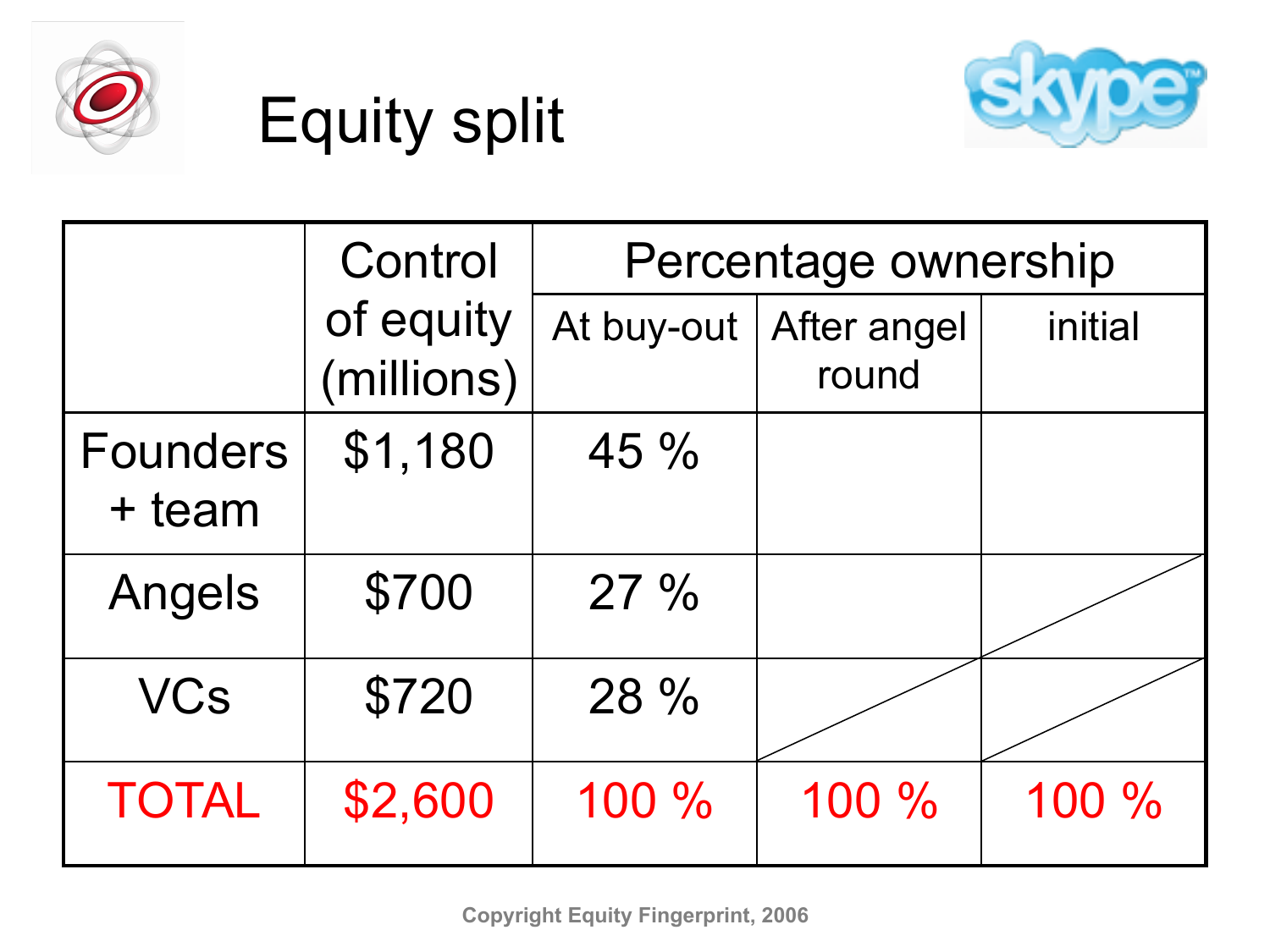

## Equity split



|                           | Control                 |            | Percentage ownership |         |
|---------------------------|-------------------------|------------|----------------------|---------|
|                           | of equity<br>(millions) | At buy-out | After angel<br>round | initial |
| <b>Founders</b><br>+ team | \$1,180                 | $45 \%$    | 62%                  |         |
| Angels                    | \$700                   | 27%        | 38 %                 |         |
| <b>VCs</b>                | \$720                   | 28 %       |                      |         |
| <b>TOTAL</b>              | \$2,600                 | 100 %      | 100 %                | 100 %   |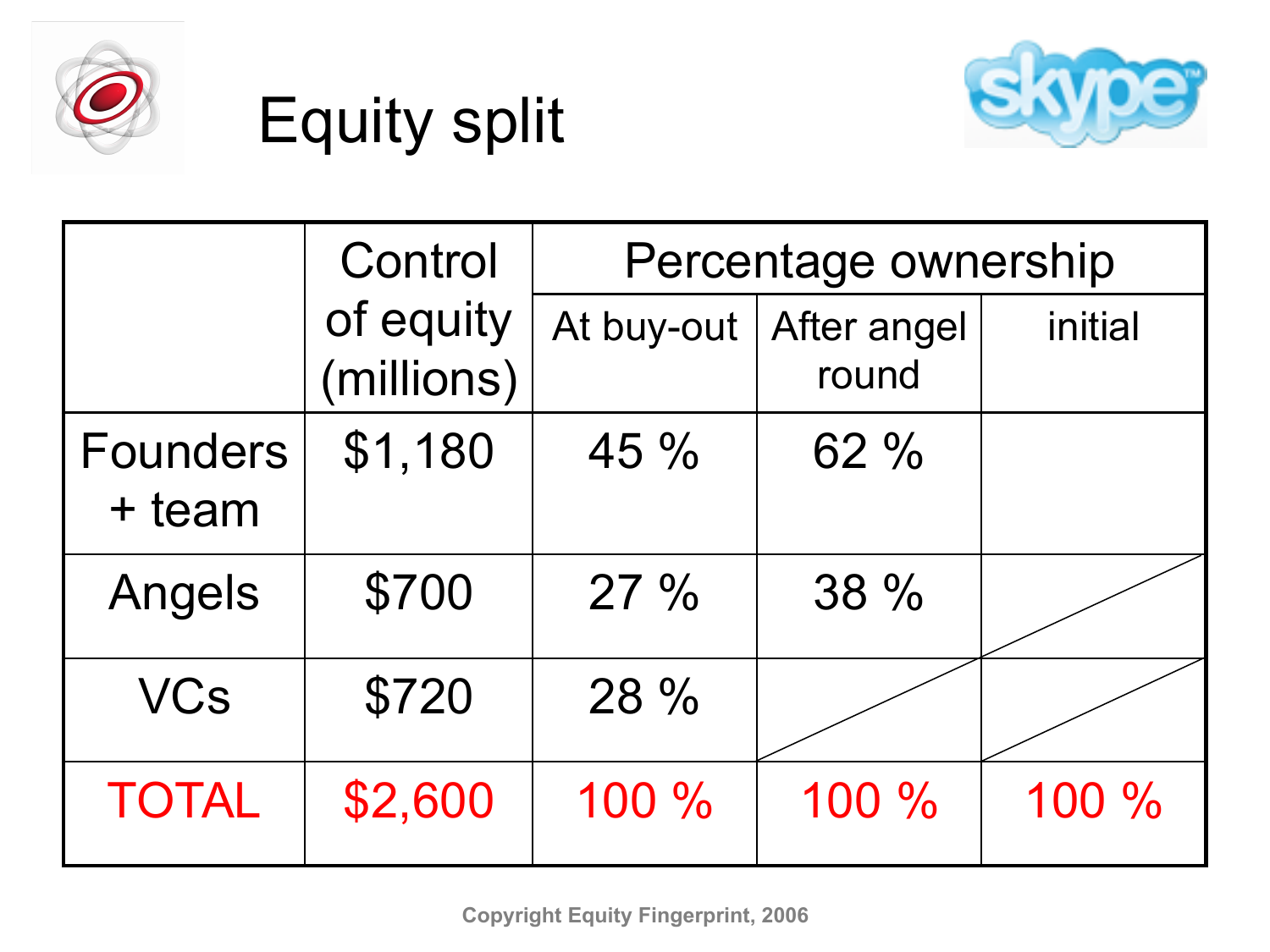

## Equity split



|                           | Control                 | Percentage ownership |                      |         |  |
|---------------------------|-------------------------|----------------------|----------------------|---------|--|
|                           | of equity<br>(millions) | At buy-out           | After angel<br>round | initial |  |
| <b>Founders</b><br>+ team | \$1,180                 | 45 %                 | 62%                  | 100 %   |  |
| Angels                    | \$700                   | 27%                  | 38 %                 |         |  |
| <b>VCs</b>                | \$720                   | 28 %                 |                      |         |  |
| <b>TOTAL</b>              | \$2,600                 | 100 %                | 100 %                | 100 %   |  |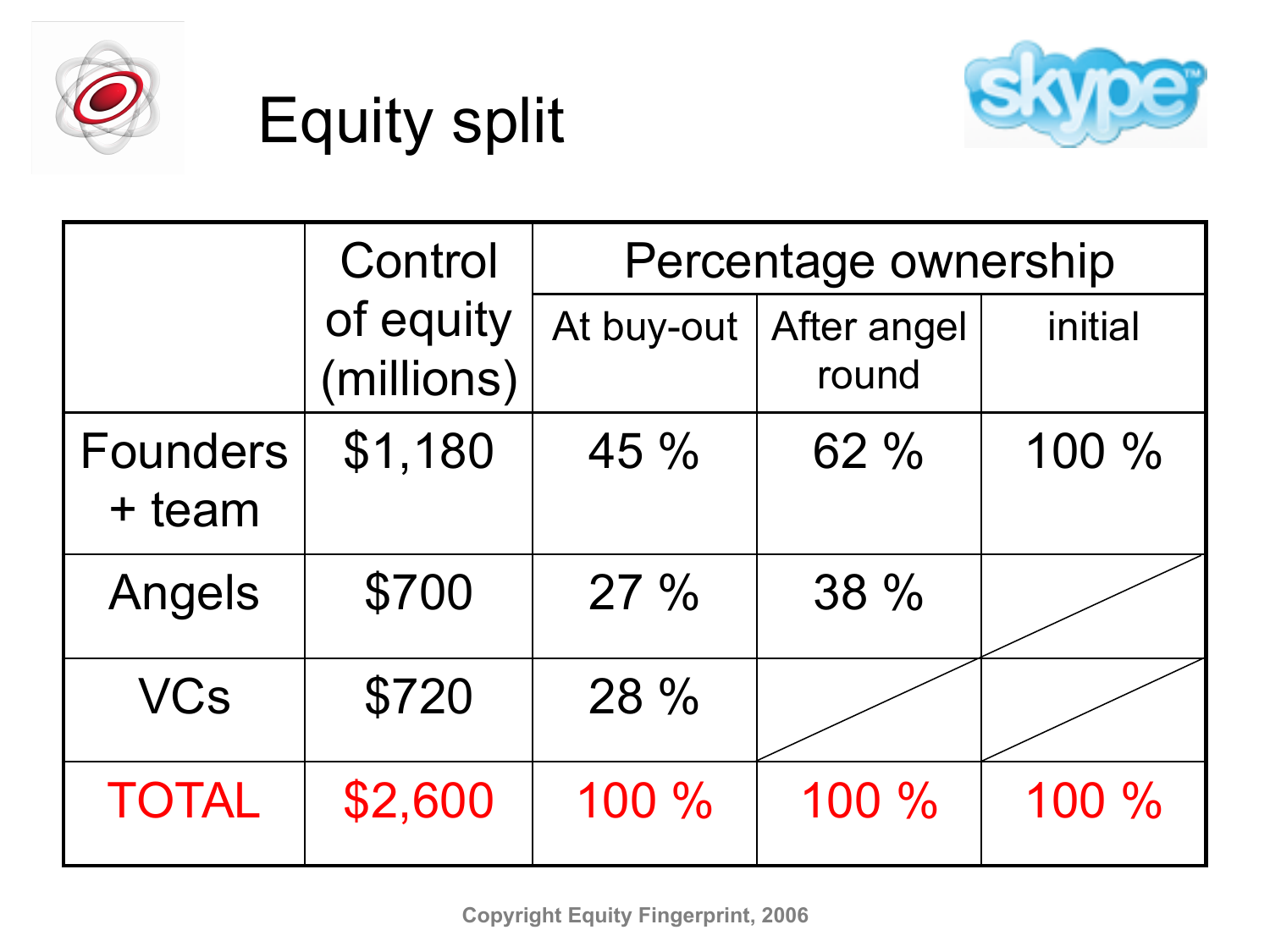





- From the table above, we can find preand post-money valuations for the company:
- \$2 M brought the angels 38 % of SAW So, post-money valuation is  $$2 M x100/38 = $5.3 M$ And pre-money valuation is  $$5.3 M - $2 = $3.3 M$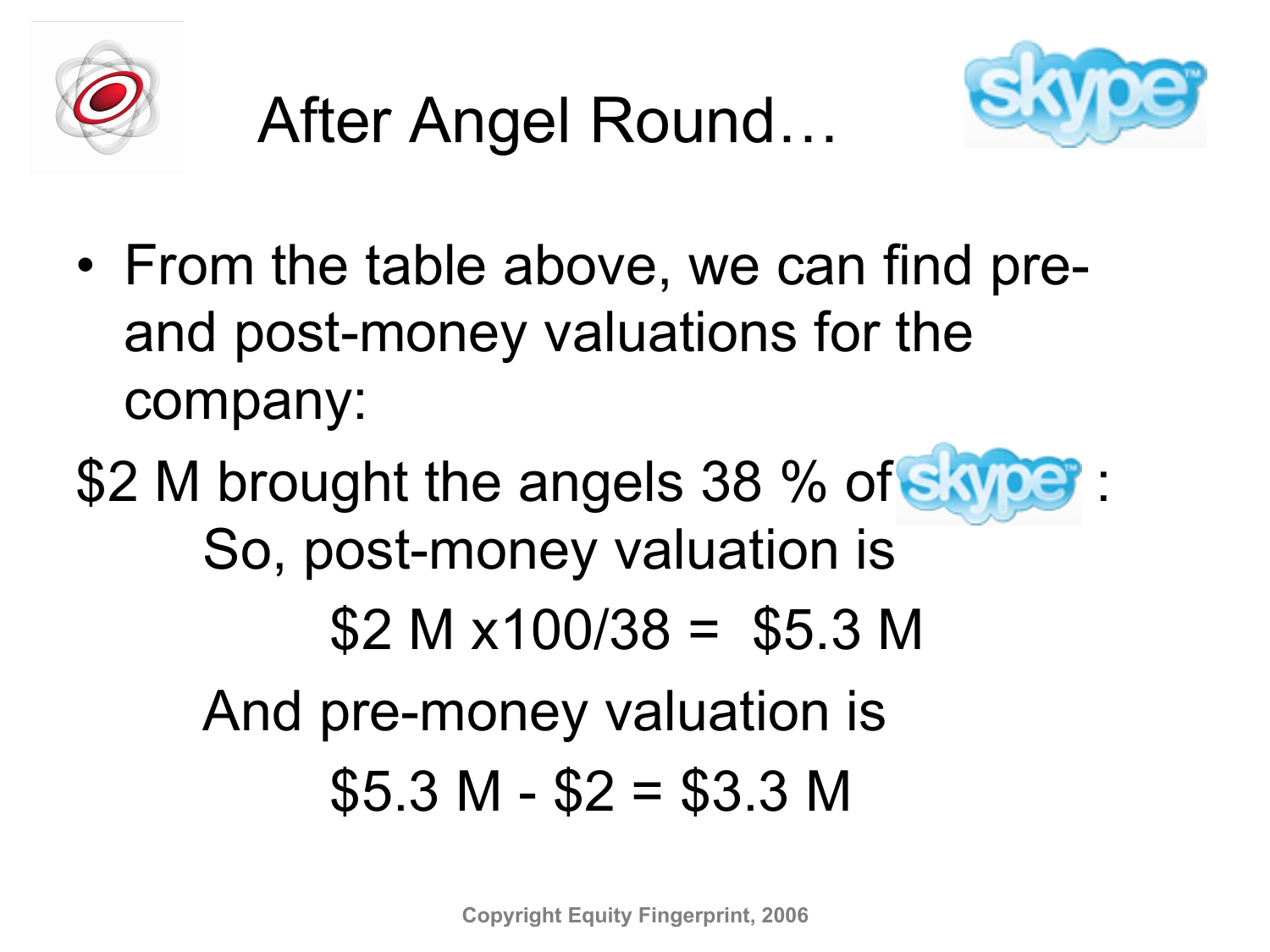





• Again, we can find pre- and post-money valuations for the company: \$18 M brought the VCs 38 % of Saype: So, post-money valuation is  $$18$  M  $\times$ 100/38 = \$47 M And pre-money valuation is  $$47 M - $18 = $29 M$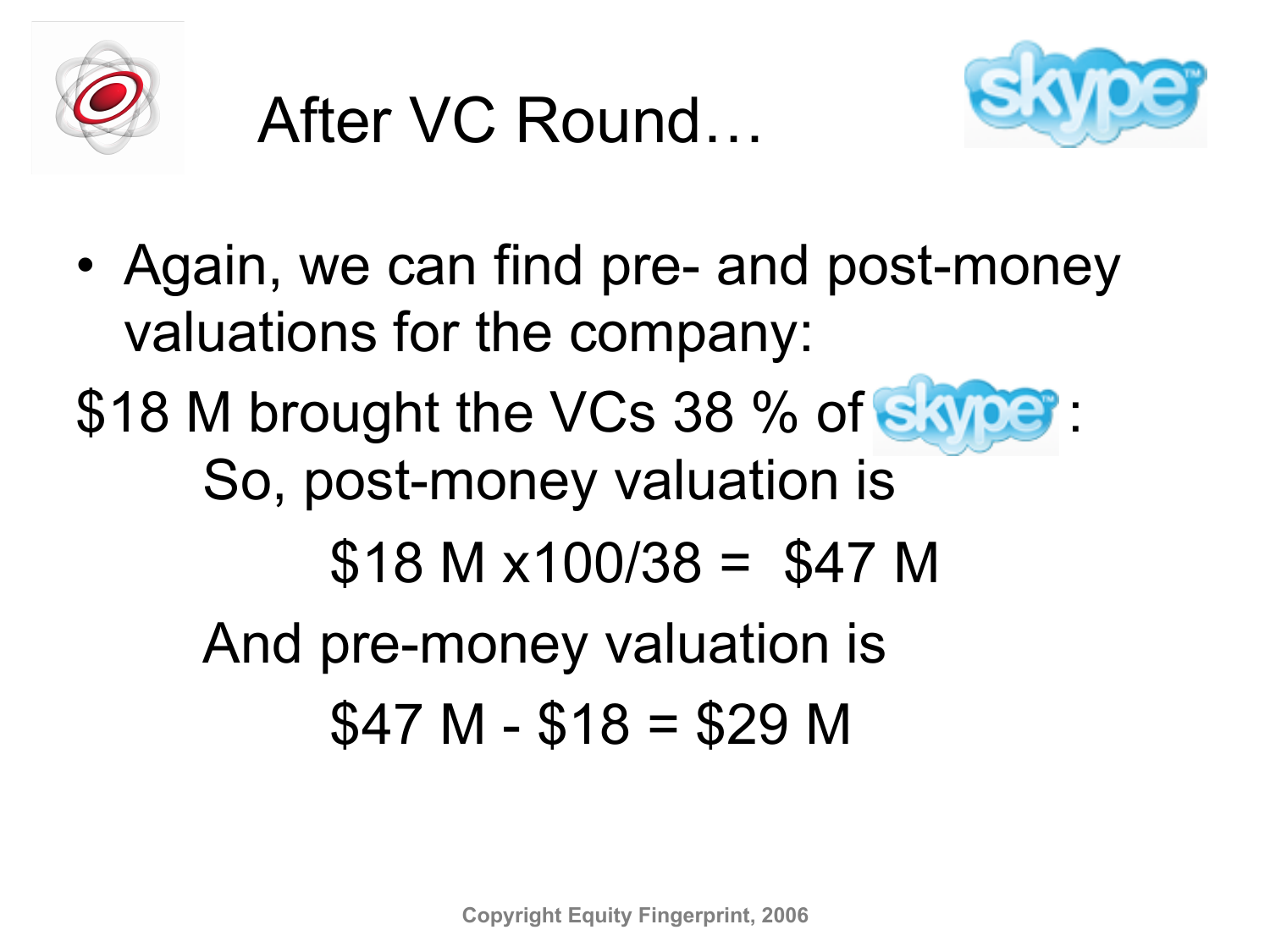

**Copyright Equity Fingerprint, 2006**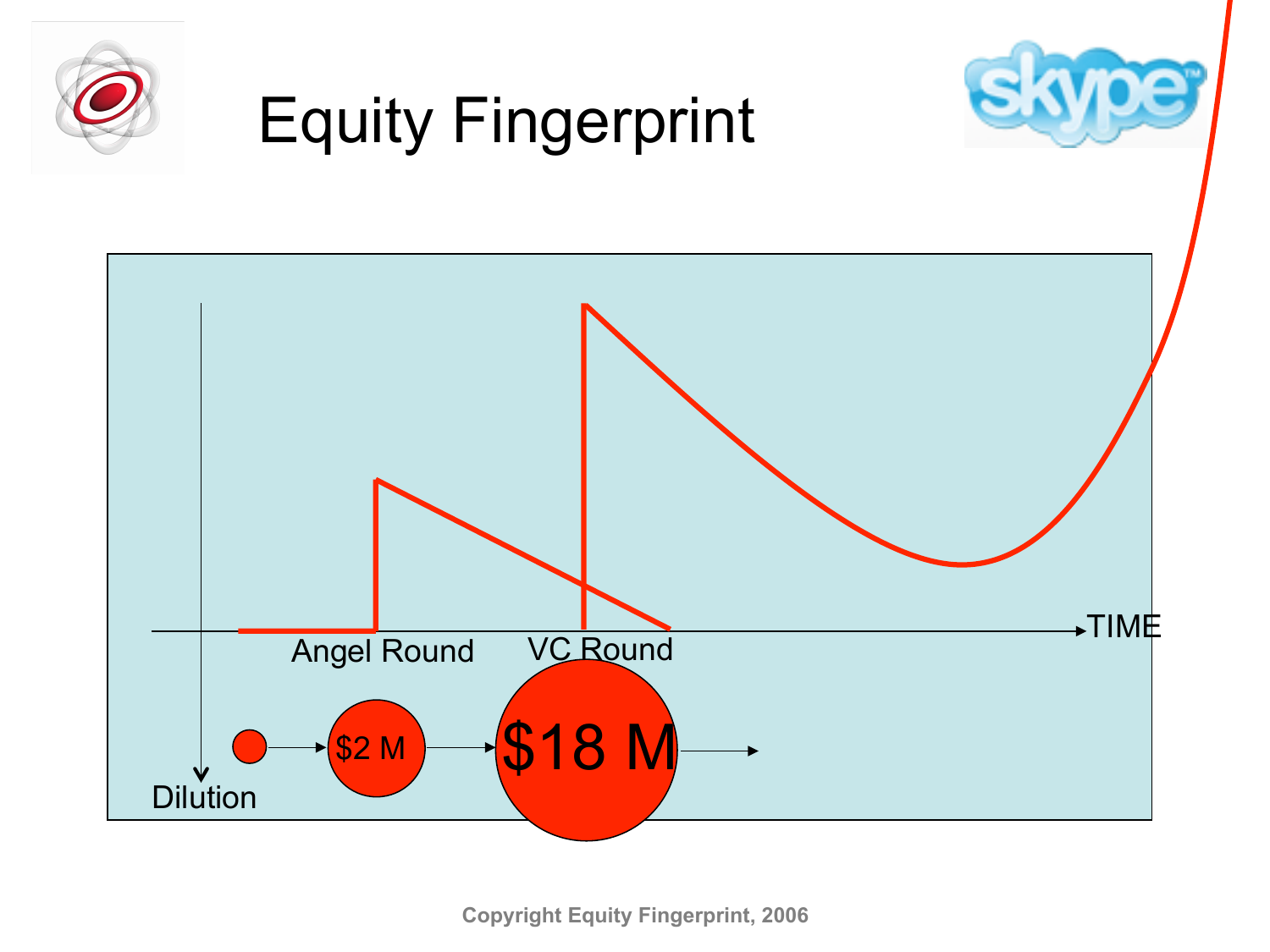

## Equity Fingerprint





**Copyright Equity Fingerprint, 2006**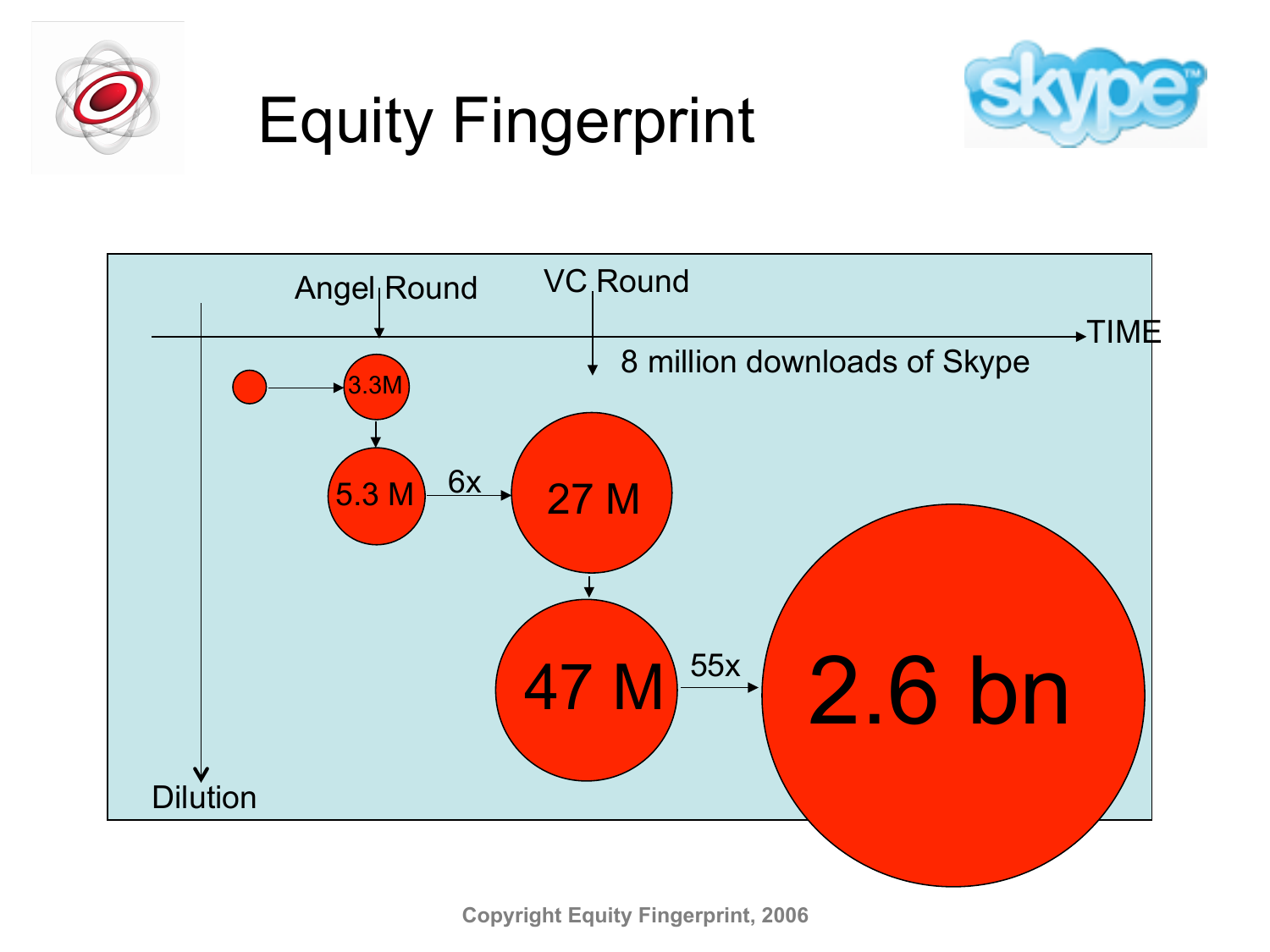

## Equity Fingerprint



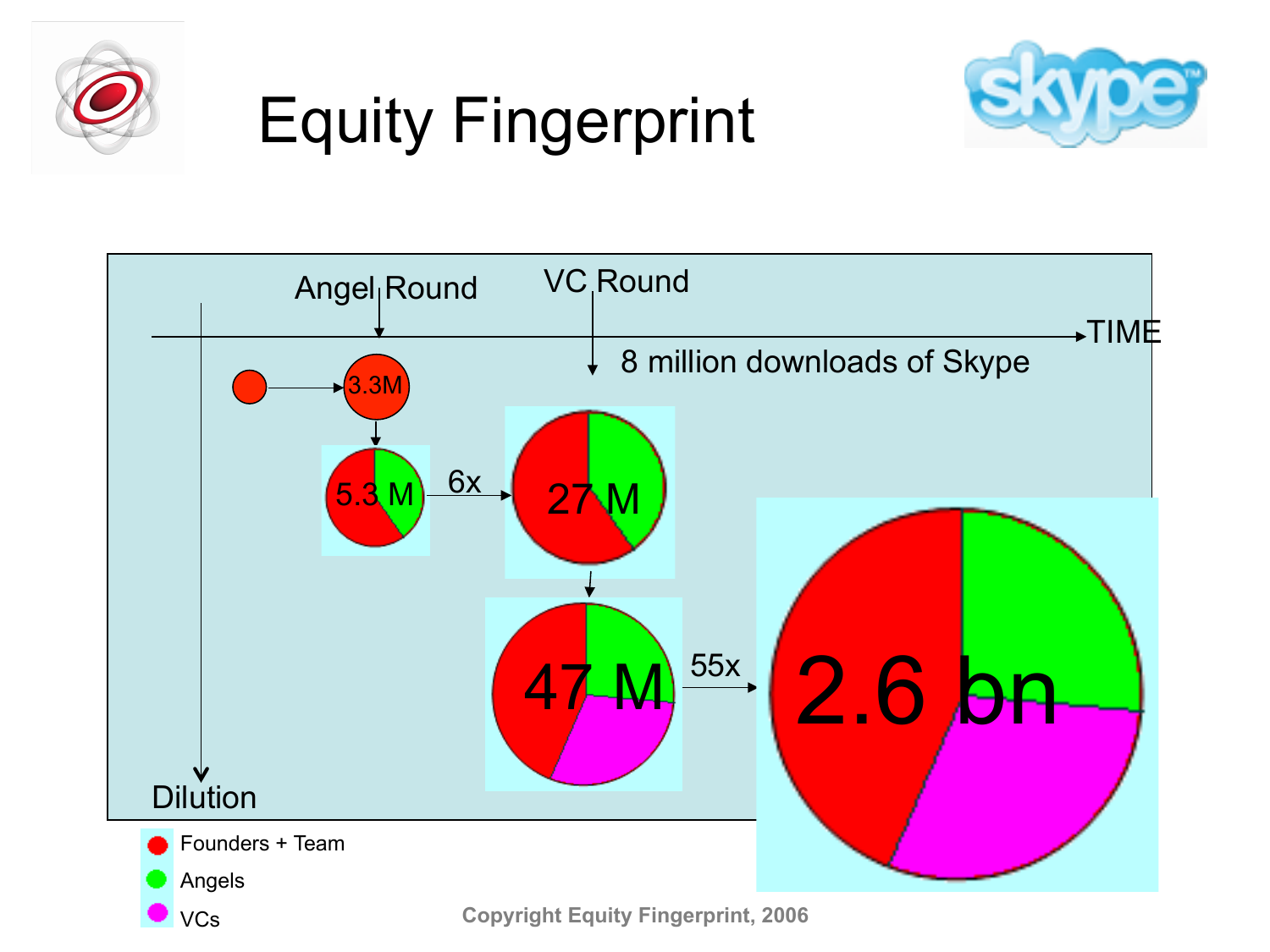



• Founders and start team

| Zennstrom $40\%$ |         |
|------------------|---------|
| <b>Friis</b>     | 40%     |
| Team             | $20\%$  |
| Total            | $100\%$ |

This is typical of the equity split of a start up company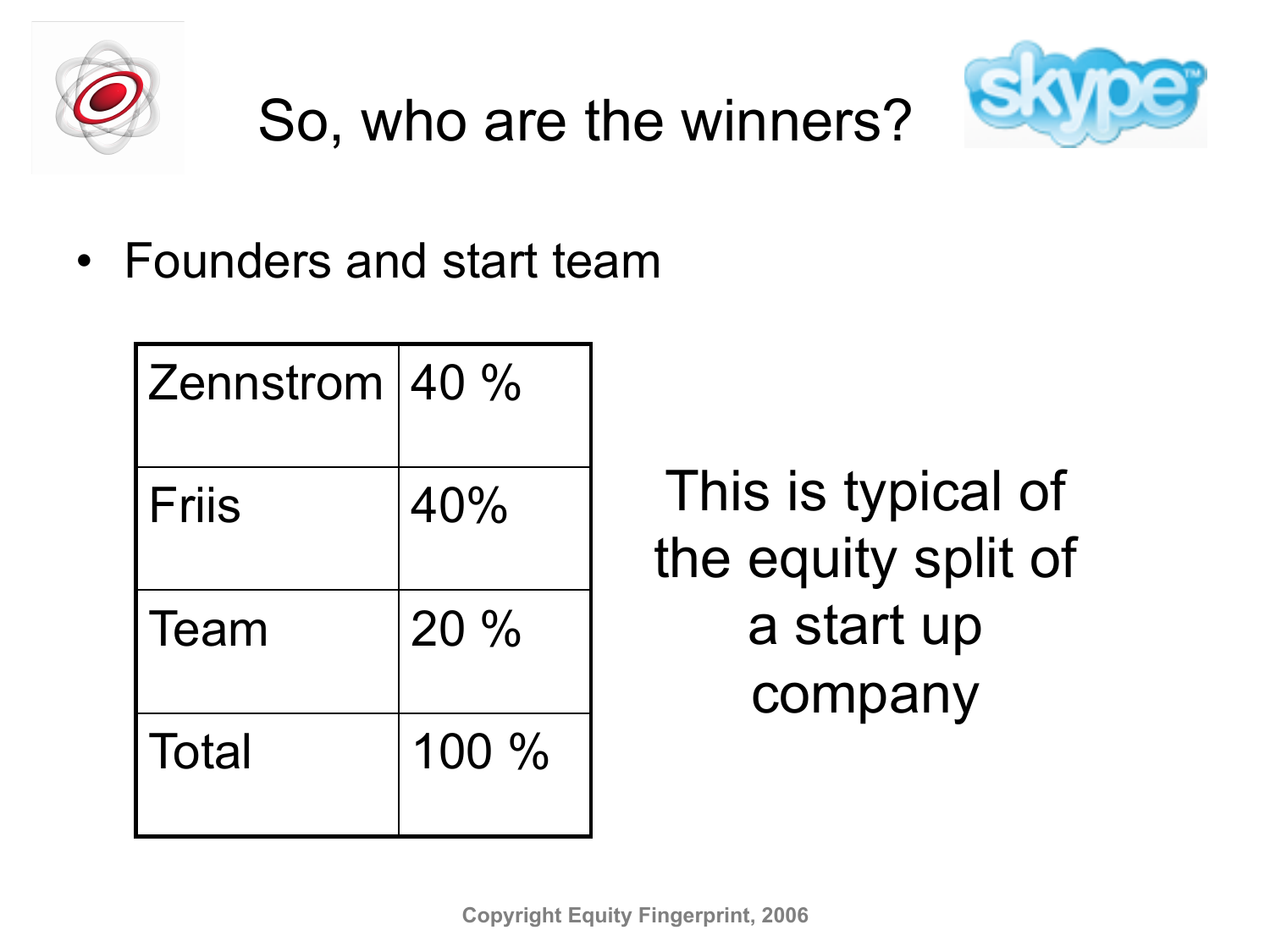



• Angel investors

| <b>Tom Draper</b>  | 12.5 % 250 k |       |
|--------------------|--------------|-------|
| <b>Angel 1</b>     | 12.5 % 250 k |       |
| Angel 2            | $12.5\%$     | 250 k |
| Angel 3            | 12.5 % 250 k |       |
| <b>Draper</b>      | $50\%$       | 1 M   |
| <b>Investments</b> |              |       |
| Co.                |              |       |
| <b>Total</b>       | $100\%$      | 12 M  |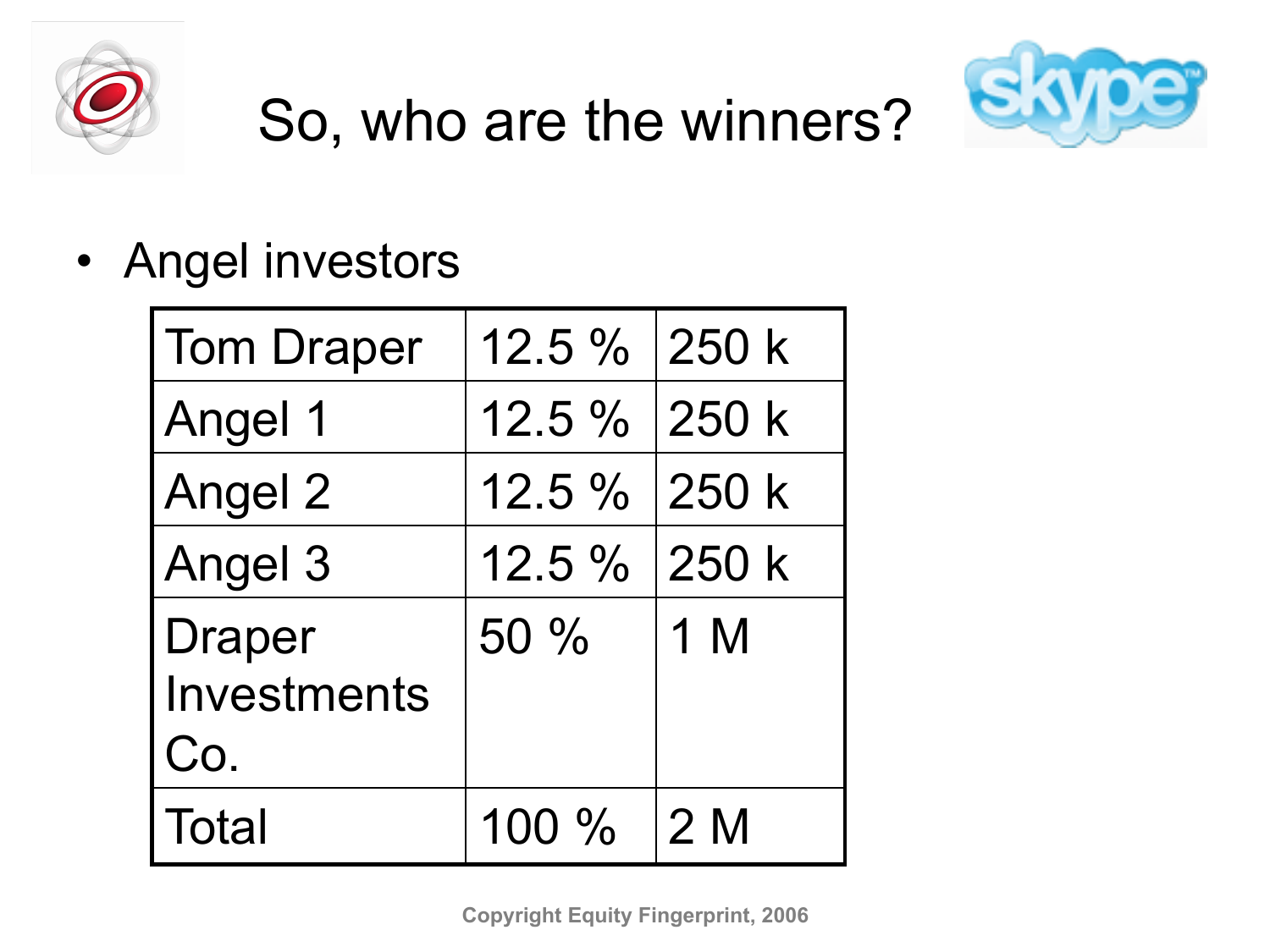



• VC round

#### 4 VC investors 25 % each Total 4.5 M each \$ 18 M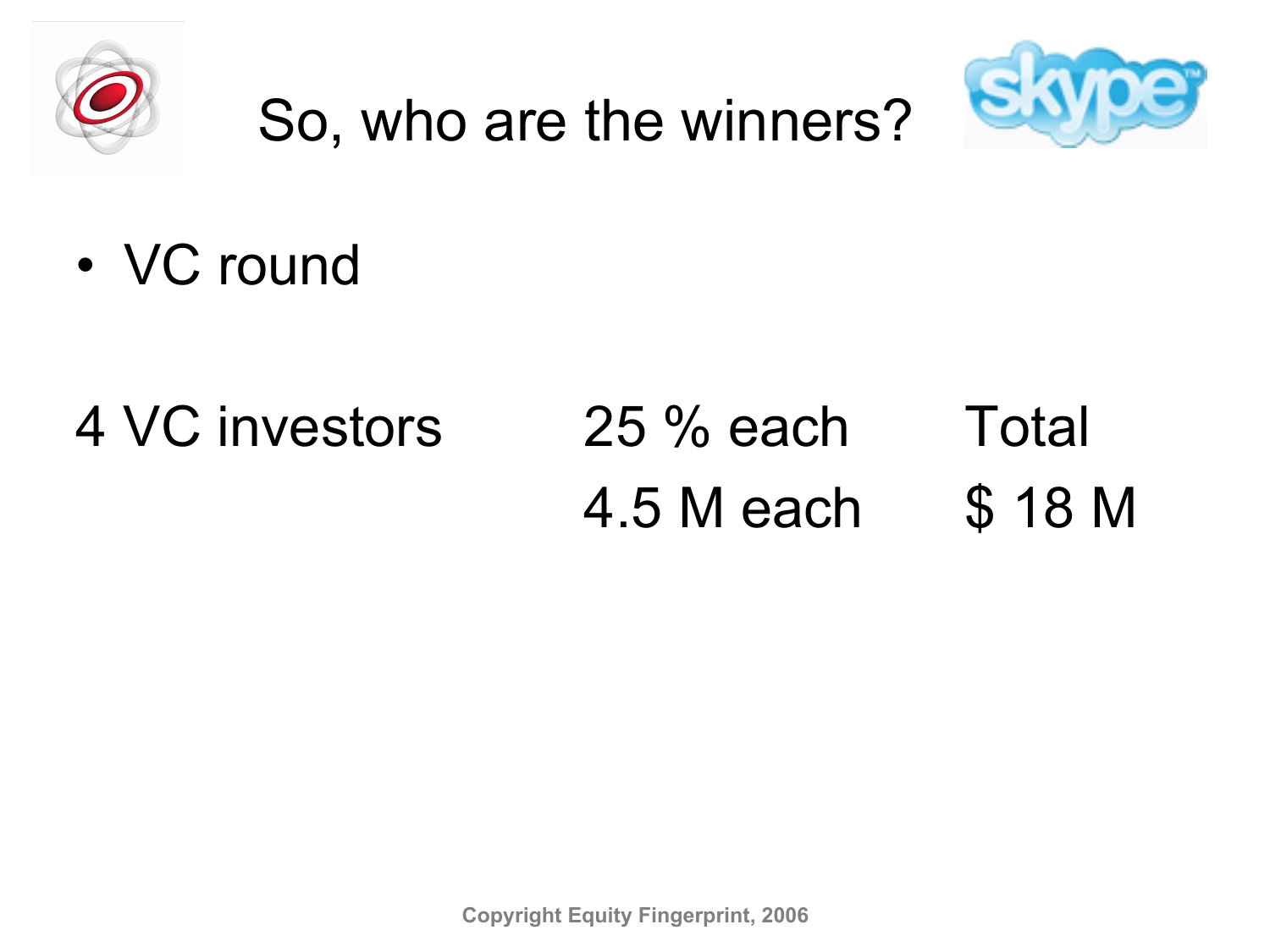



| <b>Final equity split:</b>    | <b>Share</b> | Equity /<br>millions \$ | Invest-<br>ment/<br>millions \$ | 20% VC<br>cut/<br>millions \$ | Returns /<br>\$ |
|-------------------------------|--------------|-------------------------|---------------------------------|-------------------------------|-----------------|
| <b>Founders</b>               | 45 %         | 1,180                   | $\mathbf 0$                     | n/a                           | 1,180           |
| Zennstrom                     | 18 %         | 472                     | $\overline{0}$                  | n/a                           | 472             |
| <b>Friis</b>                  | 18 %         | 472                     | $\overline{0}$                  | n/a                           | 472             |
| Team                          | 9%           | 236                     | $\overline{0}$                  | n/a                           | 236             |
| Angels                        | 27%          | 700                     | $\overline{2}$                  | n/a                           | 698             |
| <b>Tom Draper</b>             | 3%           | 88                      | 0.250                           | n/a                           | 87.75           |
| <b>Three Angels</b>           | 13 %         | 263                     | 0.750                           | n/a                           | 262.25          |
| VC (Draper Investment Co.)    | 14%          | 350                     | 1                               | 70                            | 279             |
| <b>VCs</b>                    | 28 %         | 720                     | 18                              | 144                           | 558             |
| VC1 (Draper Fisher Jurvetson) | 7%           | 180                     | 4.5                             | 36                            | 139.5           |
| Three VCs                     | 21 %         | 540                     | 13.5                            | 108                           | 418.5           |
| <b>TOTAL</b>                  | 100 %        | 2,600                   | 20                              | n/a                           | 2,590           |